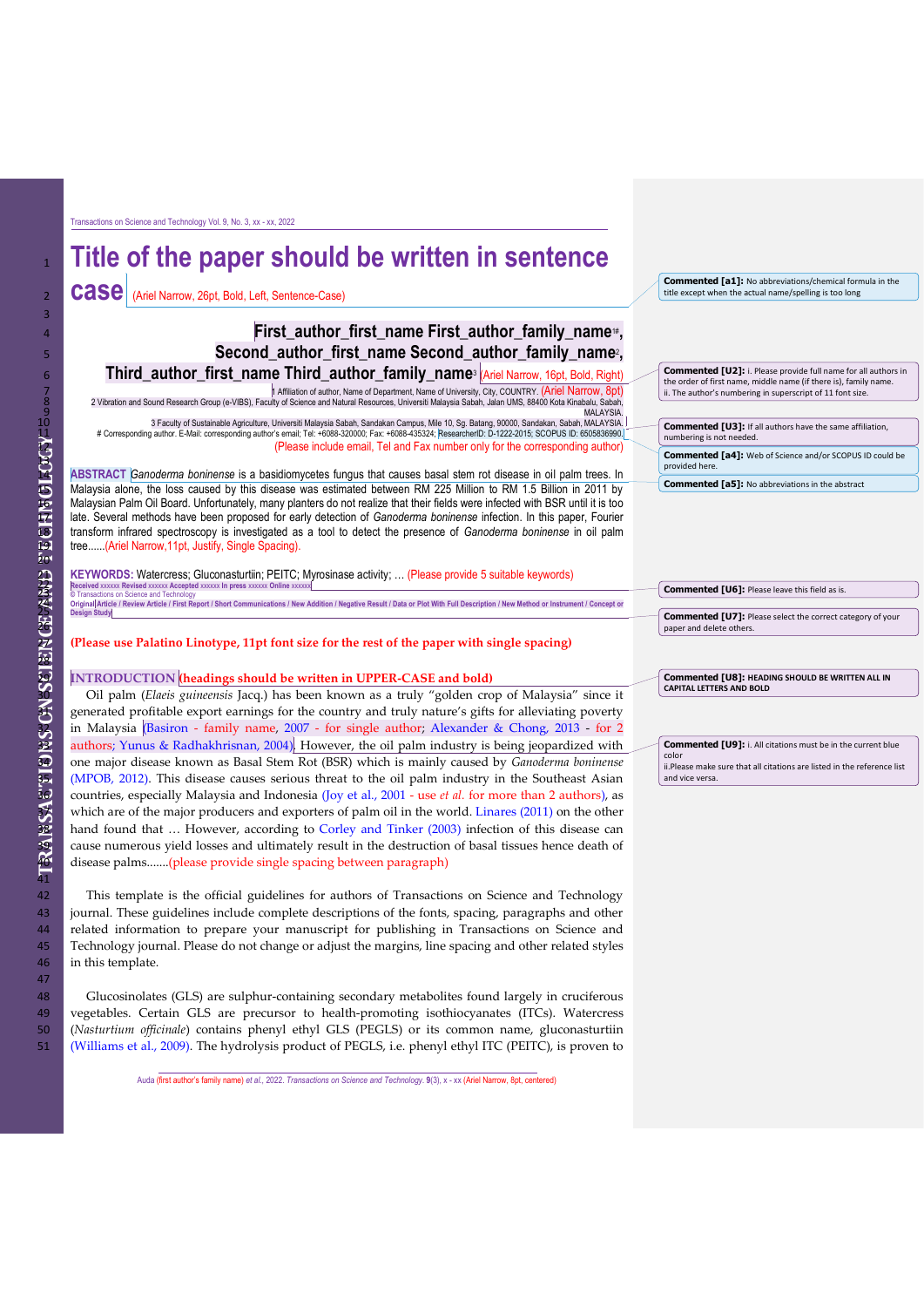restrain the growth of cancer cells (Gill et al., 2007). Gupta et al. (2014) have published a comprehensive review on the anti-cancer effects of PEITC. However, the formation of PEITC is easily affected by various factors such as temperature, pH and presence of additives (Eylen et al., 2008). PEGLS is hydrolyzed into PEITC by the naturally-occurring enzyme myrosinase in plant. This aspect needs to be investigated further because food preparation commonly involved cutting, heating and addition of other additives which may affect the PEITC formation. Currently, there are still scarce reports on the dynamic of hydrolysis of PEGLS in watercress under various external factors. Thus, this paper described the effects of temperature and pH on myrosinase activity and PEGLS hydrolysis products in watercress.

|   |                                                                                         | <b>Commented [U10]:</b> Hit the "Enter" button twice before the |
|---|-----------------------------------------------------------------------------------------|-----------------------------------------------------------------|
|   | <b>BACKGROUND THEORY</b>                                                                | next heading.                                                   |
|   |                                                                                         | <b>Commented [U11]:</b> "Enter" once before the sub-heading.    |
|   | The Beer-Lambert Law for Transmittance and Absorbance First Level of Subheading With    | <b>Commented [U12]:</b> First Sub-Headings Should Be Written In |
| æ | Capitalized Each Main Words)                                                            | Italic and Capitalized First Letter for Each Main Word.         |
| Ξ | Protocorm proliferation and regeneration were investigated on KC medium (Knudson, 1946) |                                                                 |

68 supplemented with 2% (w/v) sucrose, and treated with organic additives or plant growth regulators. Four types of organic additives tested are coconut water, tomato juice (10%, 15% and 20% v/v), banana pulp (25, 75 and 125  $g/L$ ) and peptone (2  $g/L$ ). Plant growth regulators tested in this study are Naphthalene acetic acid (NAA), Zeatin and 6-Benzylaminopurine (BAP) at concentrations of 2, 4, 72 6 µM, respectively. Basal medium devoid of any organic additive or plant growth regulator served as control (Takahashi, 2016). The medium pH was adjusted to 5.3±0.02 and solidified with 0.8% (w/v) agar (Sigma) prior to autoclaving for 20 min at 15 psi,  $121^{\circ}$ C. The cultures were maintained at 24±2  $°C$  under a 24 h d<sup>-1</sup> photoperiod with a PPF of 20-50 µmol m<sup>-2</sup>s<sup>-1</sup> provided by cool white fluorescent tubes (Philips, Malaysia).

|              | Eq. $(1)$ is an example how equation is written given as: | <b>Commented [U13]:</b> Equation must be discussed/mention in the                                                       |
|--------------|-----------------------------------------------------------|-------------------------------------------------------------------------------------------------------------------------|
| $\mathbf{z}$ |                                                           | text. Cite the equation with Capitalized Firs Letter i.e. Eq. (x) not eq.<br>(x) and highlighted in current blue color. |
| $\Omega$     | $A_i = \log(1/R_i) = c\epsilon_i I$                       | <b>Commented [U14]:</b> All equations must be numbered. The body                                                        |
| S.           |                                                           | of the Equation must be centered while equation number at the                                                           |

Where  $A_{\lambda}$  is absorption,  $R_{\lambda}$  is reflection, *c* is the concentration of the ingredient,  $\varepsilon_{\lambda}$  is extinction coefficient of the ingredient for wavelength  $\lambda$ , and I is the pathlength of the light through the sample.

#### 87 **METHODOLOGY**

.<br>Sample Collection (First Level of Subheading With Capitalized Each Main Words)

90 Healthy and infected tissues samples were collected from oil palm plantation in Sandakan, Sabah,<br>91 Malaysia. Collection of trunk tissues was carried out following the method described by (Chong, 91 Malaysia. Collection of trunk tissues was carried out following the method described by (Chong, 2012). Details of the sample collection are as follow. 2012). Details of the sample collection are as follow.

94 *i. Collection locality for the samples* (Maximum second-level subheading, in sentence-case and Roman 95 numeral in lower case)

96 Maximum second-level subheading is allowed, in sentence-case and numbered in small Roman 97 Numerals.

99 *ii. Samples preparation* (Maximum second-level subheading, in sentence-case and Roman numeral in 100 lower case)

ISSN 2289-8786[. http://tost.unise.org/](http://tost.unise.org/)

 $\mathbb{R}$ 

right margin.

headings and sub-heading

**Commented [a15]:** Provide single spacing between main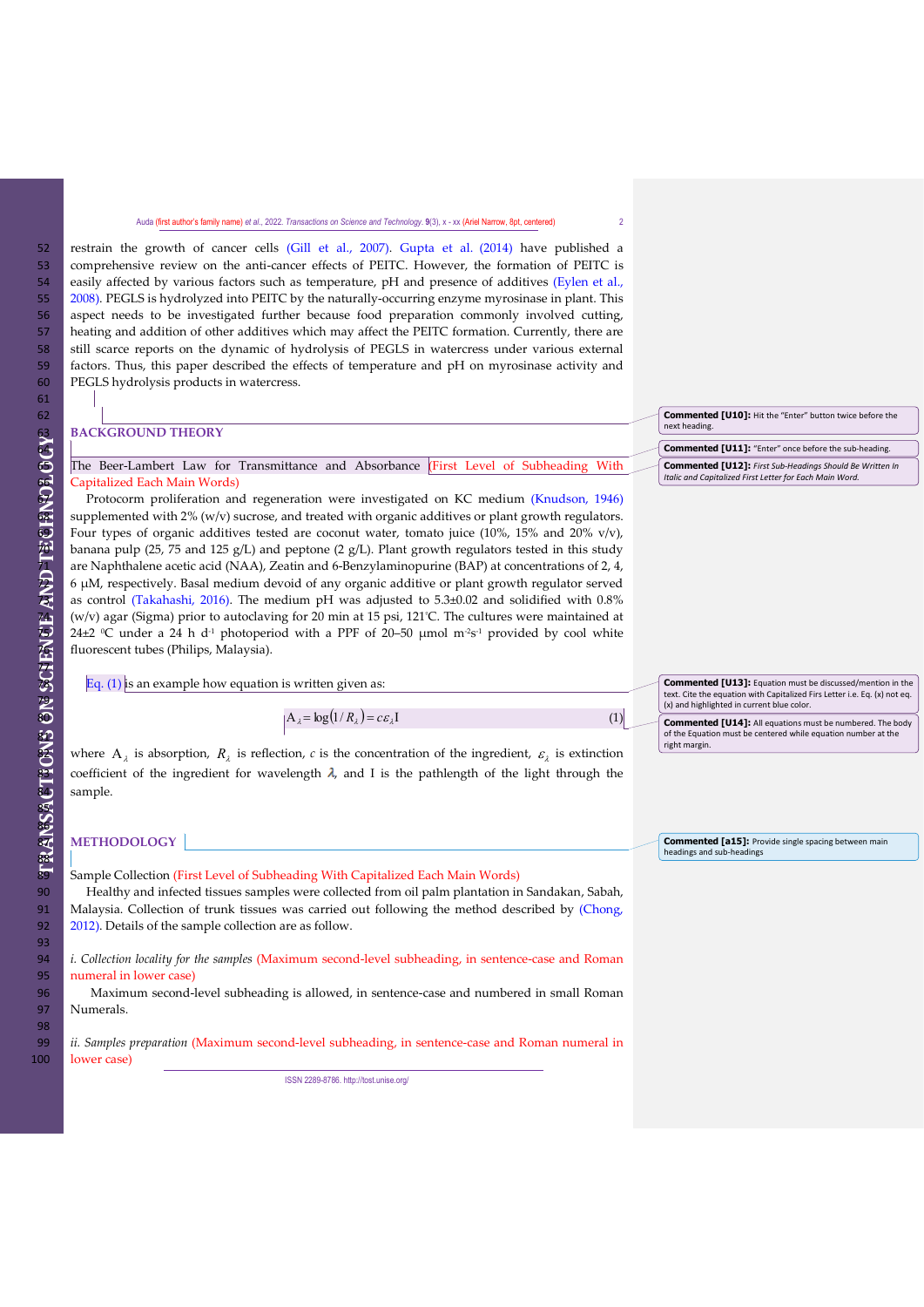101 Again, maximum second-level subheading is allowed, in sentence-case and numbered in small 102 Roman Numerals.

### 104 Preparation of Buffered Water and Bligh-Dyer (First Level of Subheading With Capitalized Each 105 Main Words)

106 300 ml of double distilled water was transferred into a separating funnel and 2.04 g potassium<br>107 dihydrogen phosphate (KH2PO4) was added to create a 0.05 M solution. The pH was adjusted to pH dihydrogen phosphate (KH<sub>2</sub>PO<sub>4</sub>) was added to create a 0.05 M solution. The pH was adjusted to pH 108 7.2 by addition of sodium hydroxide (NaOH) pellets and the mixture was extracted with  $3 \times 50$  ml dichloromethane (DCM). The Bligh-Dyer solvent mixture was made up using buffered water: 109 dichloromethane (DCM). The Bligh-Dyer solvent mixture was made up using buffered water: chloroform: methanol with ratio 4:5:10, respectively.

### 113 **RESULT AND DISCUSSION**

114 In this result, the presence of *Ganoderma* in the infected tissue was detected with the similar peak absorbance in region..... as shown in Fig. 1. Table 1 specify the wavelength of the functional group ..



**Commented [U16]:** All figures must be discussed/mentioned in the text. Cite the Figure with Capitalized First Letter i.e. Fig. (x) not fig. (x), and in current blue color

**Commented [U17]:** All tables must be discussed/mentioned in the text. Cite the Table with Capitalized Firs Letter i.e. Table (x) not table (x), written in full and in blue color font.

**Commented [U18]:** Figure's caption is below the figure and in bold.

118 **Fig. 1.** FTIR spectra of *Ganoderma boninense*, healthy oil palm trunk tissues and infected oil palm 119 trunk tissues (Alexander & Chong, 2013). (Palatino Linotype, 11pt, centred, single spacing. If the caption is more than one line, please make it justify)

122 **Table 1.** Functional Group of *G. boninense* mycelia and healthy oil palm trunk tissues. (Palatino Linotype, 11pt, centred, single spacing. If the caption is more than one line, please make it justify)

|                     |                     | Functional group     |
|---------------------|---------------------|----------------------|
| Wavelength $(cm-1)$ | Ganoderma boninense | Healthy trunk tissue |
| 3500-3200           |                     | $O-H$ (phenol)       |
| 3400-3200           | N-H (amine)         |                      |
| 1650-1600           | C=O (amide)         | C=O (amide)          |
| 1580-1500           | $C=N$ (imine)       |                      |
| 1470-1450           | C-H (alkane)        |                      |
| 1400-1390           |                     | C-O(carboxylic acid) |
| 1250-1000           | C-O-C (ether)       |                      |
| 1100-1000           |                     | Si-O (silicone)      |

**Commented [U19]:** Table's caption is above the table and bold

**Commented [U20]:** No vertical line and horizontal line inside the table. To distinguish each raw, please use alternate color shading

126 127 128

124 125

ISSN 2289-8786[. http://tost.unise.org/](http://tost.unise.org/)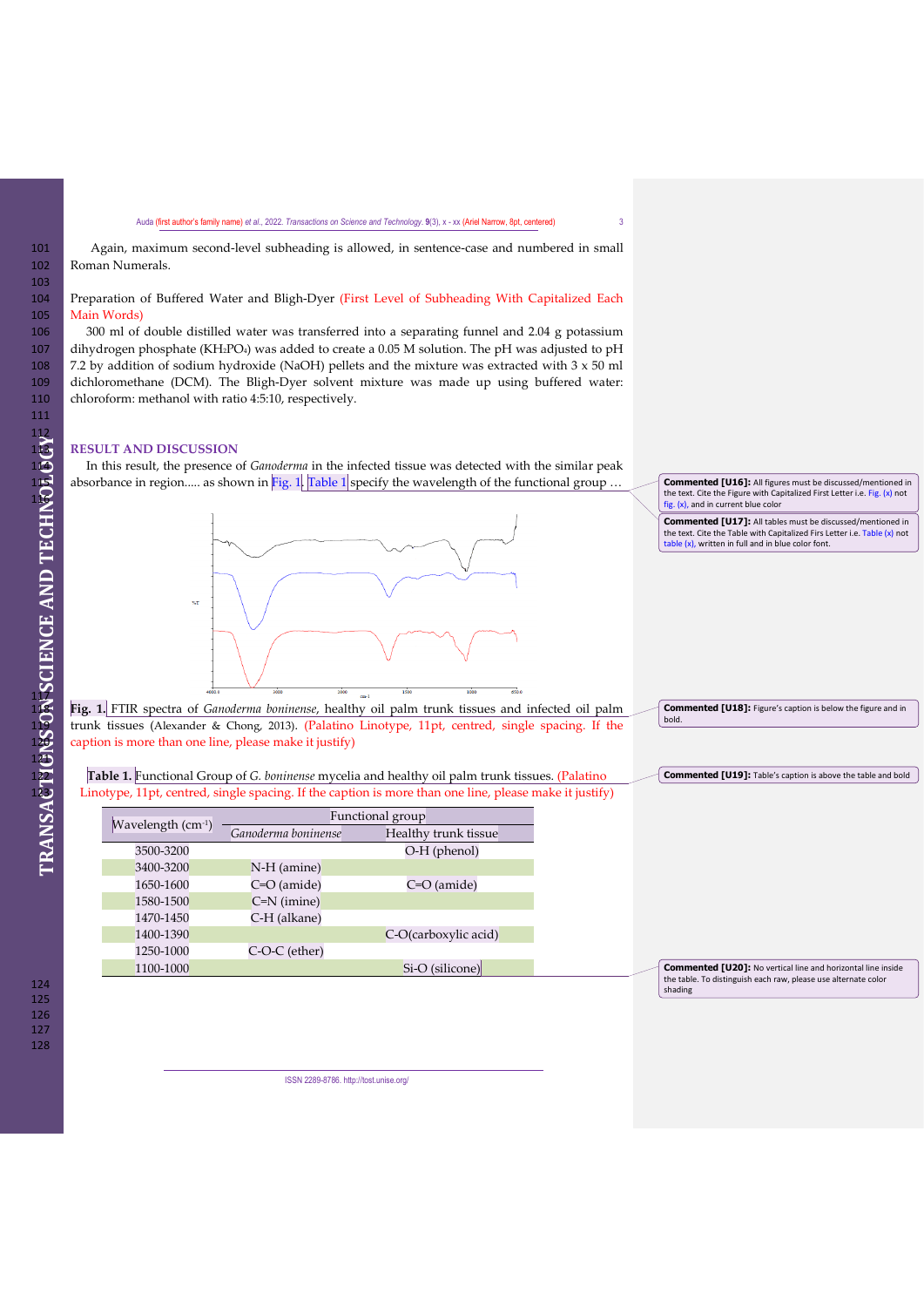#### 129 **CONCLUSION**

130 Accepted manuscript should be prepared in MSWords format whereas submission for review 131 could be given in pdf. Please strictly follow the format of the journal to increase the visibility of your<br>132 paper amongst researchers. Please refer to the latest published paper by the journal for further 132 paper amongst researchers. Please refer to the latest published paper by the journal for further example of recent format at http://tost.unise.org/. example of recent format at http://tost.unise.org/.

| 136                                     |                   | <b>ACKNOWLEDGEMENTS</b>                                                                                  | <b>Commented [U21]:</b> Don't forget to include specially the          |
|-----------------------------------------|-------------------|----------------------------------------------------------------------------------------------------------|------------------------------------------------------------------------|
| 137                                     |                   | The work presented in this paper was funded by the Ministry of Particular Portfolio under                | funding grant name and number/code                                     |
| 138                                     |                   | Particular Research Grant Scheme (PRGS) number PRGS1234-A3 and is greatly acknowledged.                  |                                                                        |
| 139                                     |                   |                                                                                                          |                                                                        |
|                                         |                   |                                                                                                          |                                                                        |
|                                         |                   | REFERENCES (Arrange the reference list in alphabetical order with numbering, in Palatino                 |                                                                        |
|                                         |                   | Linotype, 11pt.)                                                                                         |                                                                        |
|                                         |                   |                                                                                                          |                                                                        |
|                                         |                   | Note: All references hyperlinks must be taken and included. Reference without hyperlink is not           |                                                                        |
|                                         |                   | recommended. For book references, ISBN number could be used as some books do not have                    |                                                                        |
|                                         |                   | hyperlink. For thesis references, if no hyperlink is available, a complete information in correct format |                                                                        |
|                                         |                   | is sufficient.                                                                                           |                                                                        |
|                                         |                   |                                                                                                          |                                                                        |
|                                         |                   | Basiron, Y. 2007. Palm oil production through sustainable plantations. European Journal of Lipid         |                                                                        |
|                                         |                   | Science and Technology, 109(3), 289-295. https://doi.org/10.1002/ejlt.200600223 (Example of journal      | Commented [U22]: Journal: Write the journal name in full, not          |
|                                         |                   | paper)                                                                                                   | its abbreviation.                                                      |
|                                         | $\lceil 2 \rceil$ | Chong, K. P. 2012. An evaluation of The Ganoderma Fungal Colonisation Using Ergosterol                   |                                                                        |
|                                         |                   | Analysis and Quantification. The Planter, 88(1034), 311-319. (This reference has no hyperlink so         |                                                                        |
|                                         |                   | is not recommended. It is included in this template only as an example).                                 |                                                                        |
|                                         | $\lceil 3 \rceil$ | Corley, R. H. V. & Tinker, P. B. 2003. The Oil Palm (4th edition). Oxford (city of the publisher):       |                                                                        |
|                                         |                   | Blackwell<br>(publisher).<br>Publishing                                                                  |                                                                        |
|                                         |                   | https://books.google.com.my/books?hl=en&lr=&id=NtCo1TdXuQkC&oi=fnd&pg=PR5&dq=The                         |                                                                        |
|                                         |                   | +Oil+Palm&ots=CDxMkJ3iJi&sig=U5t1cV92dqMs2125Auy2VqdEQqo#v=onepage&q=The%20Oi                            |                                                                        |
|                                         |                   | 1%20Palm&f=false (Example of book)                                                                       | Commented [U23]: Book                                                  |
|                                         | $[4]$             | Joy, P. P., Thomas, J., Mathew, J. & Skaria, B. P. 2001. Medicinal Plants. In: Bose, T. K., Kabir, J.,   | <b>Commented [U24]:</b> Write all authors' name and not using et<br>al |
|                                         |                   | Das, P. & Joy, P. P. (Eds.). Tropical Horticulture (Vol. 2). Calcutta (city of the publisher): Naya      |                                                                        |
|                                         |                   | Prokash (publisher). (Example of book chapter)                                                           | Commented [U25]: Book chapter                                          |
| FRANSACTRONS ON SCIENCE ANDETECTIVOLOGY | $[5]$             | Knudson, L. 1946. A new nutrient solution for the germination of orchid seed. American Orchid            |                                                                        |
|                                         |                   | Society Bulletin, 15, 214 - 217.                                                                         |                                                                        |
|                                         | [6]               | Linares, N. V. 2011. Analysis of Solar Water Heating Systems in Single Family Houses-Comparison          |                                                                        |
|                                         |                   | between Finnish and Spanish Situation. MSc Thesis, Tampere University of Technology, Finland.            |                                                                        |
| 167                                     |                   | (Example of thesis)<br>$r = \frac{1}{2}$                                                                 | Commented [U26]: Thesis                                                |

168 [7] MPOB (Malaysian Palm Oil Board). 2012. *Summary of The Malaysian Oil Palm Industry 2012* (title 169 of the webpage) [\(http://bepi.mpob.gov.my/index.php/en/summary-2/824-summary-2017.html](http://bepi.mpob.gov.my/index.php/en/summary-2/824-summary-2017.html) -<br>170 opy and paste the webpage URL). Last accessed on 2 January 2021. (Example of internet 170 copy and paste the webpage URL). Last accessed on 2 January 2021. (Example of internet 171 document without author) 171 document without author)<br>172 [8] Takahashi, D. 2016. Sou

- 172 [8] Takahashi, D. 2016. *Southeast Asian kids are 20% more active on mobile than U.S. kids* 173 (https://venturebeat.com/2016/01/13/southeast-asian-kids-are-20-more-active-on-mobile-than-u-<br>174 s-kids/). Last accessed on 1 August 2021. (Example of internet document with author)  $\frac{1}{12}$ -kids/ ). Last accessed on 1 August 2021. (Example of internet document with author)
- 175 [9] Yunus, N. M. & Radhakhrisnan, V. R. 2004. Absorption of CO2 and Other Acid Gases in Aqueous Solutions of Amines A Review. Proceedings of the 18th Symposium of Malaysian 176 Aqueous Solutions of Amines - A Review. *Proceedings of the 18th Symposium of Malaysian*  177 *Chemical Engineers (SOMChE)*. 29-31 August, 2013, Macau, China. pp 2-9. (Example of

ISSN 2289-8786[. http://tost.unise.org/](http://tost.unise.org/)

documents/references

**Commented [U27]:** Example for internet

**Commented [U28]: Proceedings:** Proceedings as reference should come with page number